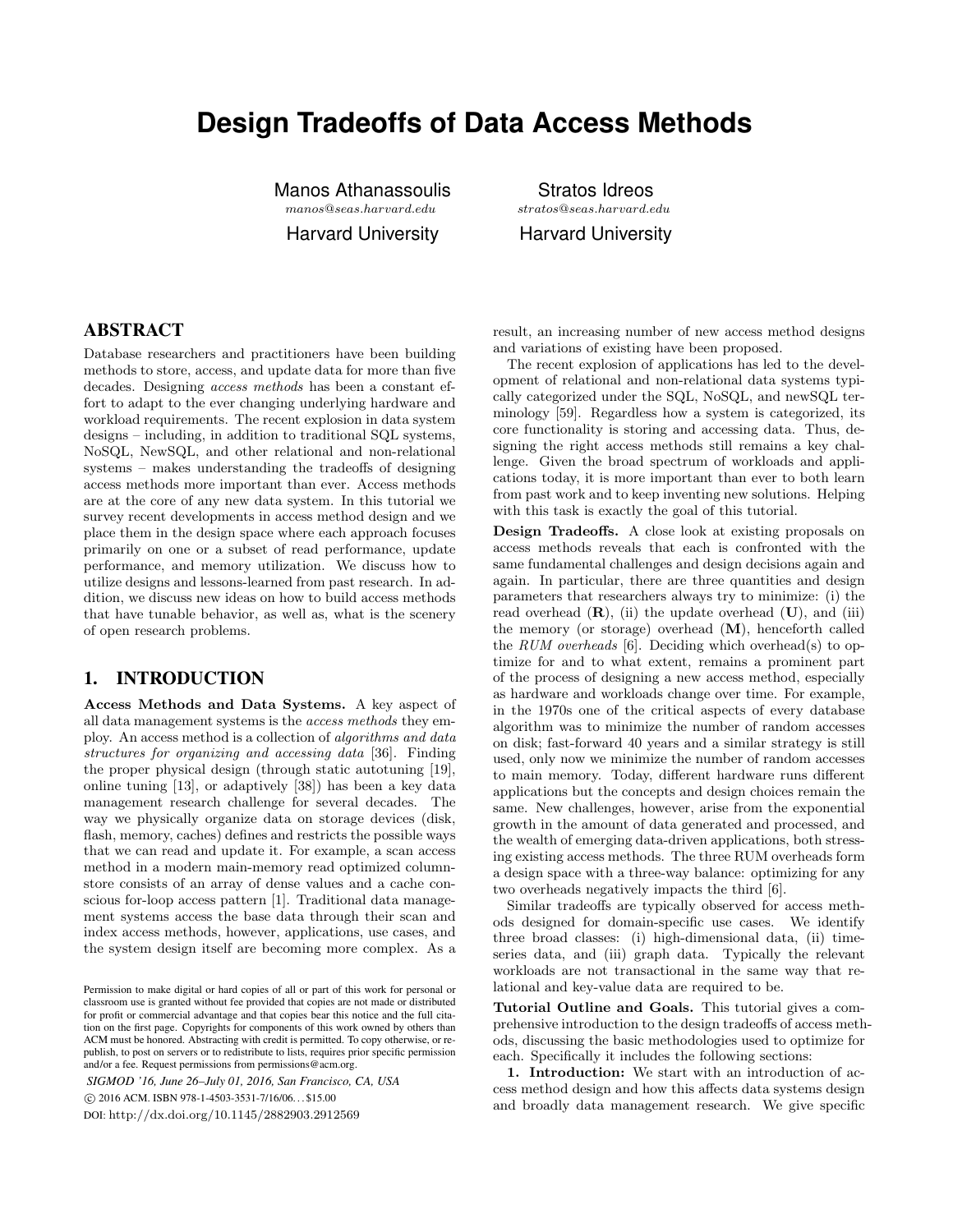examples both from research and industry (including both startups and established companies).

2. Design Tradeoffs: We dissect the key tradeoffs of access method design: read performance, update performance, and memory. We present the intuition behind the fact that we cannot optimize, at the same time, for all three goals. Orthogonally to whether the access methods are designed for reads, updates, or memory utilization, we highlight that there are common high-level concepts across all three groups: (a) logarithmic design, (b) continuous reorganization, (c) space-efficient design.

3. Logarithmic Design: We start by presenting a common theme among several access methods: their logarithmic design. We cover how such access methods are designed to be optimized for reads [8, 28, 30, 47, 64, 67], for updates [17, 45, 49, 65, 72, 85], and for memory [9, 21, 48, 50, 57, 69].

4. Continuous Reorganization: We continue with another common theme, workload-driven continuous reorganization which can be used either when optimizing for read performance [30, 31, 32, 33, 35, 38, 39, 40, 41, 71] or, with differential updates, for update performance [2, 4, 5, 29, 37, 42, 73, 75].

5. Space-Efficient Designs: We conclude the discussion for the design tradeoffs presenting how space-efficient access methods are used to offer good read performance when the workload permits [11, 15, 16, 22, 63, 66, 82, 83], and how we can trade memory utilization for performance with approximate indexing and data skipping techniques [3, 27, 52, 58, 77, 86].

6. Other Access Method Classes: We dedicate a part of this tutorial to three additional access method classes. In particular, we present the core principles of access method designs for (i) high-dimensional data, (ii) time-series data, and (iii) graph data. We conclude this part by highlighting the RUM tradeoffs in the key solutions for these data types.

7. Open Research Challenges: Finally, we discuss open problems in access method design as they manifest in modern data systems, including ideas about declarative and shape-shifting access methods.

#### 2. DESIGNING ACCESS METHODS

In order to understand the design space, we introduce the audience to the different design elements used in access methods. Typically, each design element offers specific behavior (e.g., read-friendly), however in multiple cases it can be multi-faceted and offer different optimizations. Table 1 shows the classification of the papers we discuss. We discuss three main design elements of access methods, logarithmic design, continuous reorganization, and space efficiency, and we see how each of them affects the read, the update, and the memory overhead. The key point of this presentation is the clustering of the presented access methods in terms of techniques, in order to argue about the fundamental tradeoffs. That way we can learn how to navigate this access method design "space" of read-optimized, update-optimized and memory-optimized designs.

#### 2.1 Logarithmic Design

We first introduce the generic concept of logarithmic design used by several data structures, like B-Trees, Tries and variations of them. The key idea is to organize metadata in a way that the search cost of a specific element is logarithmic to the size of the dataset. We differentiate between access methods with logarithmic design optimized for reads and for updates.

Optimizing Reads. Tree-based access methods are typically optimized for read performance. Logarithmic-time structures such as B-Trees [30], and Tries [28, 47, 61] offer fast read access but increase space overhead. Tries, in particular, typically suffer from space inefficiency. Adaptive Radix Tree [47] overcomes the shortcoming of prior tries by offering update-friendly, and space-efficient trie indexing. The key insight is that instead of following a common node design throughout the tree, each node is locally adapted to what is needed based on the density of the domain for the corresponding values. Such data structures are the state-ofthe-art used by widely adopted commercial or open-source data management systems. SB-Tree [64] is designed to support high-performance sequential disk access for long range retrievals. It assumes an array of disks from which it retrieves data or intermediate nodes should they not be in memory, by employing multi-page reads during sequential access to any node level below the root. The bounded disorder access method is introduced as a generic framework for access methods [52, 53]. The method aims at increasing the ratio of file size to index size (i.e., to decrease the size of the index) by building a shallow tree to create range partitioning in wide ranges and using hashing for distributing the keys in a multi-bucket node, corresponding to each range. The bounded disorder access method does not decrease the index size too aggressively for good reason; since, by doing that it would cause more random accesses on the storage medium, which is assumed to be traditional hard disks. On the contrary, the goal is to guarantee that point queries would get read overhead similar to the what a hash index offers, and range queries would get read overhead similar to what a B<sup>+</sup>-Tree index offers.

Optimizing Updates. We then continue to discuss how logarithmic access methods can be used to efficiently treat updates. Logarithmic access methods for updates typically follow a hierarchical log-structured approach. When the top level receives enough updates it is merged with lower levels and these updates gradually propagate in the tree. A prime example which has been used as inspiration for multiple follow-up approaches is the Log-Structure Merge Tree (LSM-Tree) [65]. An LSM-Tree is comprised of a number of exponentially growing levels; each level is  $k$  times larger than the previous. Incoming data are buffered and when the buffer is filled they are sorted and written on the first level of the tree. When k such buffers accumulate, the sorted buffers are merged and written out in the next level, a process that keeps repeating. That way, the number of physical writes per insert is kept low and the typically efficient sequential write on the device can be exploited. More recently, a number of access methods use the logarithmic method to offer a tradeoff between reads and updates [9, 37, 49, 72, 75, 85]. In addition to LSM [65], the Partitioned B-tree (PBT) [29], and the Positional Delta Tree (PDT) [37] offer good performance under updates but increase the read costs and the space overhead. Fractal-Tree and FD-Tree [9, 49] use fractional cascading [20] to restrict the number of reads to one per level. LSM-Trie [85] merges less greedily by using  $T$  substructures in each level. That way it reduces write-amplification by a factor of  $T$ , at the expense of losing the ability to do range-queries. BigTable uses LSM-Trees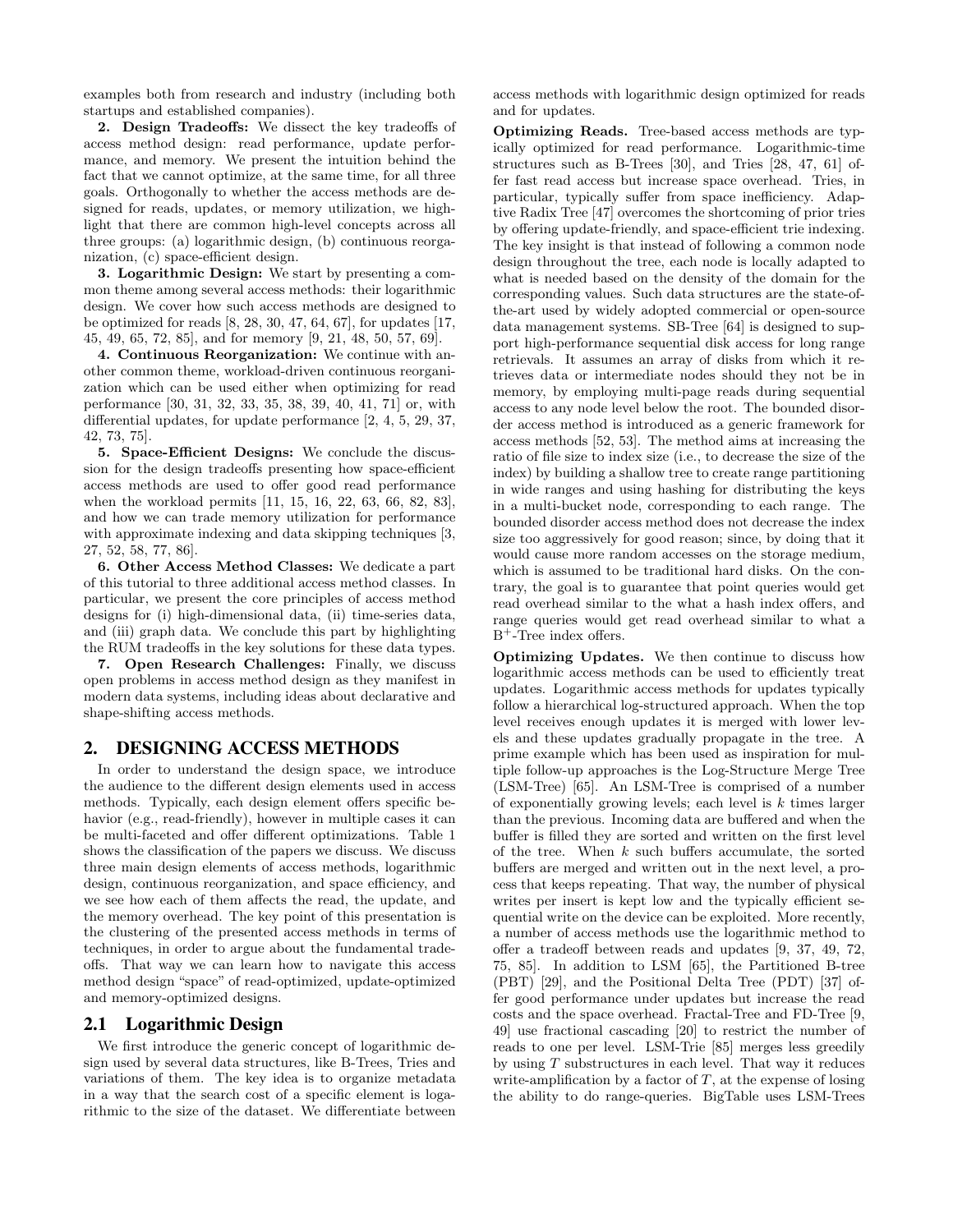|          | Logarithmic Design       | Continuous Reorganization                  | <i>Space Efficient</i>           |
|----------|--------------------------|--------------------------------------------|----------------------------------|
| Read     | Trees/Tries/Skiplists    | Cracking/Adaptive Indexing                 | Bitmaps/Hash Index               |
|          | [8, 28, 30, 47, 64, 67]  | $[30, 31, 32, 33, 35, 38, 39, 40, 41, 71]$ | [11, 15, 16, 22, 63, 66, 82, 83] |
| Update   | Log-Structured Trees     | Differential Updates                       |                                  |
|          | [17, 45, 49, 65, 72, 85] | [2, 4, 5, 29, 37, 42, 73, 75]              |                                  |
| Memory 1 | Cache Optimizations      |                                            | Approximate/Data Skipping        |
|          | [9, 21, 48, 50, 57, 69]  |                                            | [3, 27, 52, 58, 77, 86]          |

Table 1: Classification of access method designs. Each row corresponds to the main optimization goal and each column corresponds to the underlying design element. Some approaches may fit in multiple cells; we discuss this in detail in the tutorial content but for simplicity we list them in the cell that fits the motivation of each design.

with a fixed size ratio equal to ten between adjacent levels [17]. Bigtable also uses Bloom filters to avoid reading unnecessary levels. These Bloom filters are tuned statically and uniformly across levels, a decision which can be further optimized with careful tuning. In addition, Cassandra [46], LOCS [81], VT-Tree [75], and bLSM [72] build on top of BigTable, LevelDB, and LSM-Trees to provide logarithmic access method design. LOCS [81] is a version of LevelDB that utilizes SSD parallelism. VT-Tree [75] avoids repeatidly writing sorted data by stitching non-overlapping runs. bLSM [72] restricts the number of levels, restricting read and write performance irrespectively of the workload.

Optimizing for Memory. Several approaches leverage knowledge about the memory hierarchy. Fractal Prefetching B<sup>+</sup>-Trees [21] use different node sizes for disk-based and in-memory processing in order to have the optimal for both cases. Cache-sensitive  $B^+$ -Trees [69] physically cluster sibling nodes together to reduce the number of cache misses, and decrease the node size using offsets rather than pointers. SB-Trees [64] operate in an analogous way when the index is disk-based, while BW-Tree [48] and Masstree [57] present a number of optimizations related to cache memory, main memory and flash-based secondary storage. SILT [50] combines write-optimized logging, read-optimized immutable hashing, and, a sorted store, carefully designed to balance the tradeoffs of the various memory levels.

## 2.2 Continuous Reorganization

In the next part we present the notion of continuous reorganization, which we see in many workload-driven approaches. This approach is taken by query-driven adaptive indexing and by differential updates. While the goal of the adaptive indexing is classically optimizing for read performance, the latter aims at offering efficient updates.

Optimizing Reads. Adaptive indexes are flexible data structures designed to actively balance the tradeoffs. Most existing data structures provide tunable parameters that can be used to balance the tradeoffs offline, however, adaptive data structures balance the tradeoffs online across a larger area of the design space.

Notable proposals are Database Cracking [38], which reorganizes the data in memory to match how queries access data, and adaptive indexing [31, 33] that follows the same principle as database cracking by focusing the index optimization on key ranges used in actual queries. The hybrid, Adaptive Merging [41] balances the read performance versus the overhead of creating an index. Although much more flexible than traditional data structures, existing adaptive data structures cannot cover the whole tradeoff spectrum as they are typically designed for a particular type of hardware and application.

Optimizing Updates. Differential files is the first access method that proposed to store only differential updates instead of in-place updates [73]. The fundamental idea is to consolidate updates and apply them in bulk.

Differential updates have been further studied in the context of updating analytical datasets with the stepped-merge algorithm [42] and the Materialized Sort-Merge (MaSM) [4, 5] algorithm. The stepped-merge algorithm stores updates lazily by maintaining updates in memory in sorted runs, and eventually forming a  $B^+$ -Tree of these updates using an external merge-sort. MaSM operates at a similar level, where updates are kept in sorted runs on flash devices and merged only once more before being migrated to the main data, forming large immutable sorted runs. The steppedmerge approach aims at minimizing random I/O requests. On the other hand, the MaSM algorithms focus on minimizing memory consumption and unnecessary writes on flash at the expense of more, yet efficient, random read I/O requests.

# 2.3 Space-Efficient Designs

The third category to discuss is the space-efficient design elements. We distinguish between designs that (i) have small size but they support fewer types of queries, (ii) have small size because they exploit underlying data organization, and (iii) offer approximate indexing.

Optimizing Reads. Hash Indexing is a typical example of an access method that has small size because it trades functionality (i.e., trade how large is the variety of types of queries it efficiently supports, for size). Next, we discuss bitmap indexing. It is typically used for large data sets. It leverages fast bitwise operations [15, 16, 63, 66, 82], and, today, is commonly used for a number of applications ranging from scientific data management [83] to analytics and data warehousing [18, 55, 70, 78, 79, 84]. Bitmap indexes are utilized by several popular database systems, including opensource systems like PostgreSQL and commercial systems like Oracle [74], SybaseIQ [55, 66], and DB2 [14]. While bitmap indexes typically are designed for read performance, UpBit offers efficient updates at the expense of additional metadata and a small penalty in read performance [7].

Optimizing for Memory. We discuss two main categories for access methods that optimize for memory size by exploiting existing structure of data (due to data generation or data preparation): data skipping and approximate indexing.

Existing structure in data can be utilized by light-weight access methods that can skip touching non-qualifying data via simple checks. At its core, data skipping is a form of scan enhancement. Zonemaps [27, 68, 80, 86] and Column Imprints [77] are prime examples where we maintain metadata for zones of a column, such as min/max information, and a scan uses that metadata to decide whether to scan a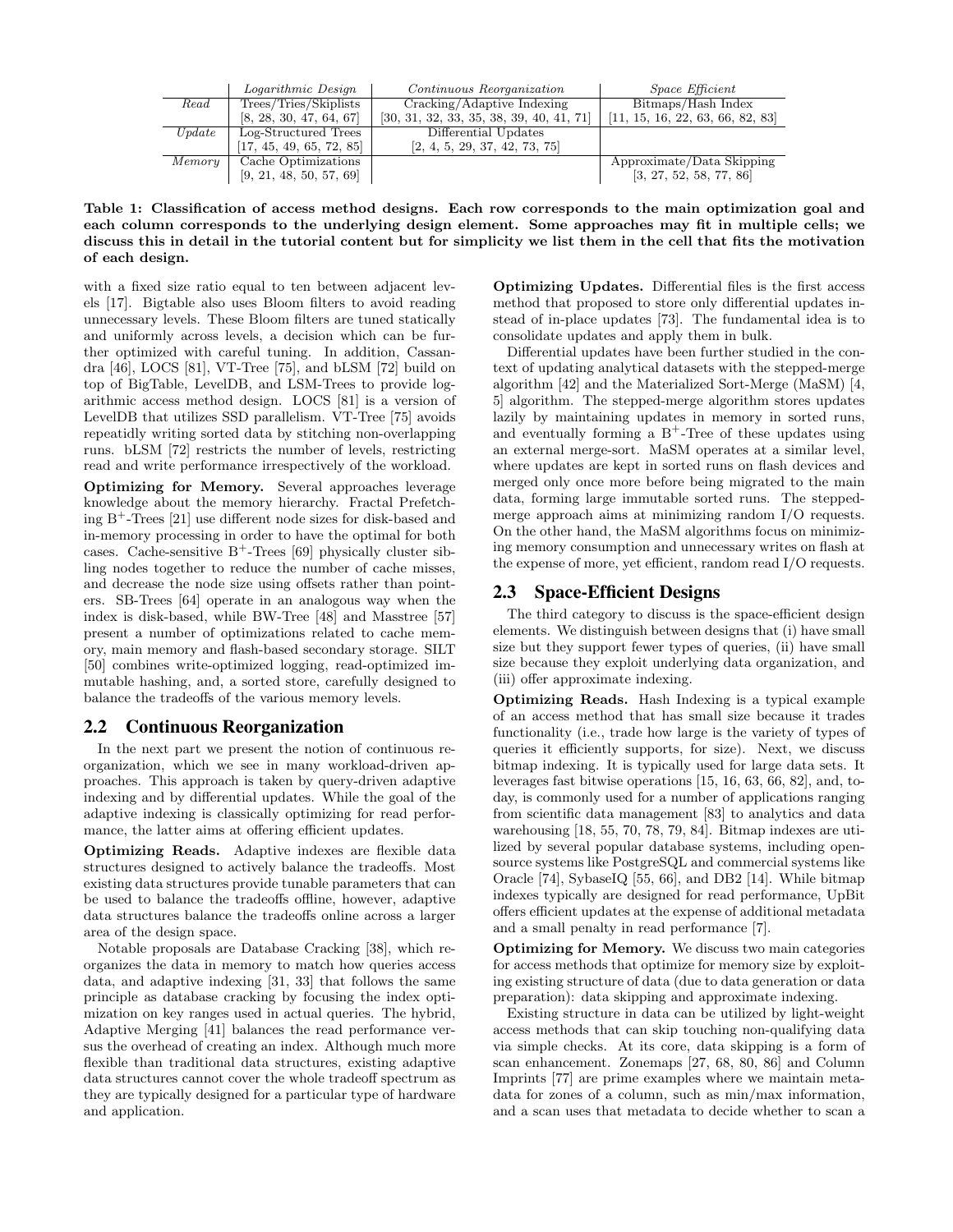zone or not. Such approaches work quite well when data is clustered or fully sorted.

Approximate indexing capitalizes on existing structure of the data in a similar way, but it can be equally efficiently used both for point reads, and for range queries. BF-Tree [3] implements approximate indexing using probabilistic data structures like Bloom filters [11] in order to be able to tune accuracy of the index as a function of the size of the index structure. In addition to Bloom filters, approximate indexing can use other probabilistic data structures like quotient filters [10] and cuckoo filters [26].

#### 3. OTHER ACCESS METHOD CLASSES

In this tutorial we primarily focus on the design elements and tradeoffs of access methods in one-dimensional, keyvalue or relational data. However, there is a wealth of use cases that face similar tradeoffs and design decisions and require different, typically specialized solutions. We present a representative subset.

First, spatial and other high-dimensional data require access methods that can navigate efficiently a high-dimensional space addressing the "curse of dimensionality" in the context of access methods [56]. While this dimension is not present for one-dimensional data, most of the other observations and design decisions are shared. A second class is time-series data. While time-series can be represented and stored by relational systems, typically specialized time and data series systems offer better performance by taking into account the fundamental characteristics of time series: there is always a sorted dimension (time or simply measurement id), and data are appended either in the form of new – more recent – data items, or new data series. A third class that we identify is access methods for graph based data. We see similar tradeoffs between read, update, and memory performance for all three classes, having however, a varying degree of similarity to the design elements we outline in this tutorial.

#### 3.1 High-Dimensional Access Methods

Spatial and other high-dimensional data (two or more dimensions) have long been attracting specialized solutions. A key insight which has been used as the baseline to build upon is R-Trees [34] which use a hierarchy of minimum bounding rectangles (MBR). An R-Tree shares the main properties of a  $B^+$ -Tree: it is a balanced search tree and it is designed for storage on disk. As the number of dimensions increases the efficiency of an R-Tree is dramatically reduced facing the "curse of dimensionality". Similarly to the case of access methods for uni-dimensional data, access methods for high-dimension data face the RUM tradeoffs. Typically, we cannot quantify the read cost with accuracy and we rely on experimental estimations [12]. Due to the aforementioned "curse of dimensionality", however, it often makes sense to break the space into small MBRs in order to have less overlap, leading to more metadata needed for the indexing structure, facing one of the RUM tradeoffs. On the other hand, in this case updating the index is more expensive. A highdimensional update-friendly access method typically allows for higher overlap between MBRs, making, as a result, reads more expensive, facing yet again, a RUM tradeoff. After the initial proposal of R-Trees, a number of follow up approaches have been proposed, offering domain specific optimizations and a different designs in terms of the balance of RUM tradeoffs, surveyed in detail [12, 56, 60, 62].

#### 3.2 Time-Series Access Methods

The key insight for efficient time series data processing is the representation of the series through segmented means [44, 87], which allowed for space-efficient representation at the expense of accuracy. Using this representation allowed Lin et al. [51] to introduce the Symbolic Aggregate approXimation (SAX), which in turn was later extended to an indexable representation called iSAX [76]. The main challenge iSAX faces is that of building time. In order to address the long index building time ADS follows the approach of querydriven continuous reorganization to offer fast build time with small memory footprint at the expense of gradually decreasing query latency [88], an approach that manages to offer overall better workload latency as it cleverly takes into account past queries to add structure gradually. The updates in time-series workloads are significantly different than in relational systems. Typically, the aforementioned approaches treat updates that are in effect new time-series in a large collection of time series leaving old data unaffected and requiring append-only style of updates. Irrespectively of the update scheme, both iSAX and ADS add indexing metadata in order to facilitate read queries making the update more expensive; in essence optimizing for read performance at the expense of both index size and update overhead.

#### 3.3 Graph Access Methods

In graph storage systems we do not typically have a clear distinction between the access methods and the system. The reason is twofold; first, the graph representation plays a big role in performance and each representation may require a very different way to access the data; second, there has been a much smaller effort in standardization when compared with relational systems, hence allowing more native solutions which do not adhere to a global standard. However, the increased interest in graph-based data analysis has lead to the development of a number of approaches that face similar tradeoffs than the ones described in this tutorial.

Similar to the time-series data, graph data are heavily impacted by the data representation. A space efficient graph representation is the compressed spared row (CSR) representation [25] which typically offers immutable data, a key difference from relational data. LLAMA, a recently proposed graph analytics tool, however, allows operating on multiversion CSR data, in essence allowing operating on graphs in the presence of incremental data ingest and mutation [54]. LLAMA in essence exchanges additional storage needs (multiple versions) for efficient support of updates balancing off the RUM tradeoffs in a similar way that RUM Conjecture anticipates them to balance for any access method.

Summary. In this section, we briefly summarize the core design decisions for each access method class, demonstrating that similar tradeoffs as with one-dimensional data do exist. However, covering extensively the design choices and the tradeoffs of access methods of these three classes requires a separate detailed study.

#### 4. OPEN PROBLEMS

The final part of the tutorial presents open problems. A recurring theme of this tutorial is that by studying and classifying all the access method designs, we identify different strategies to achieve a specific optimization goal, e.g., optimize for read performance. In fact there are two fun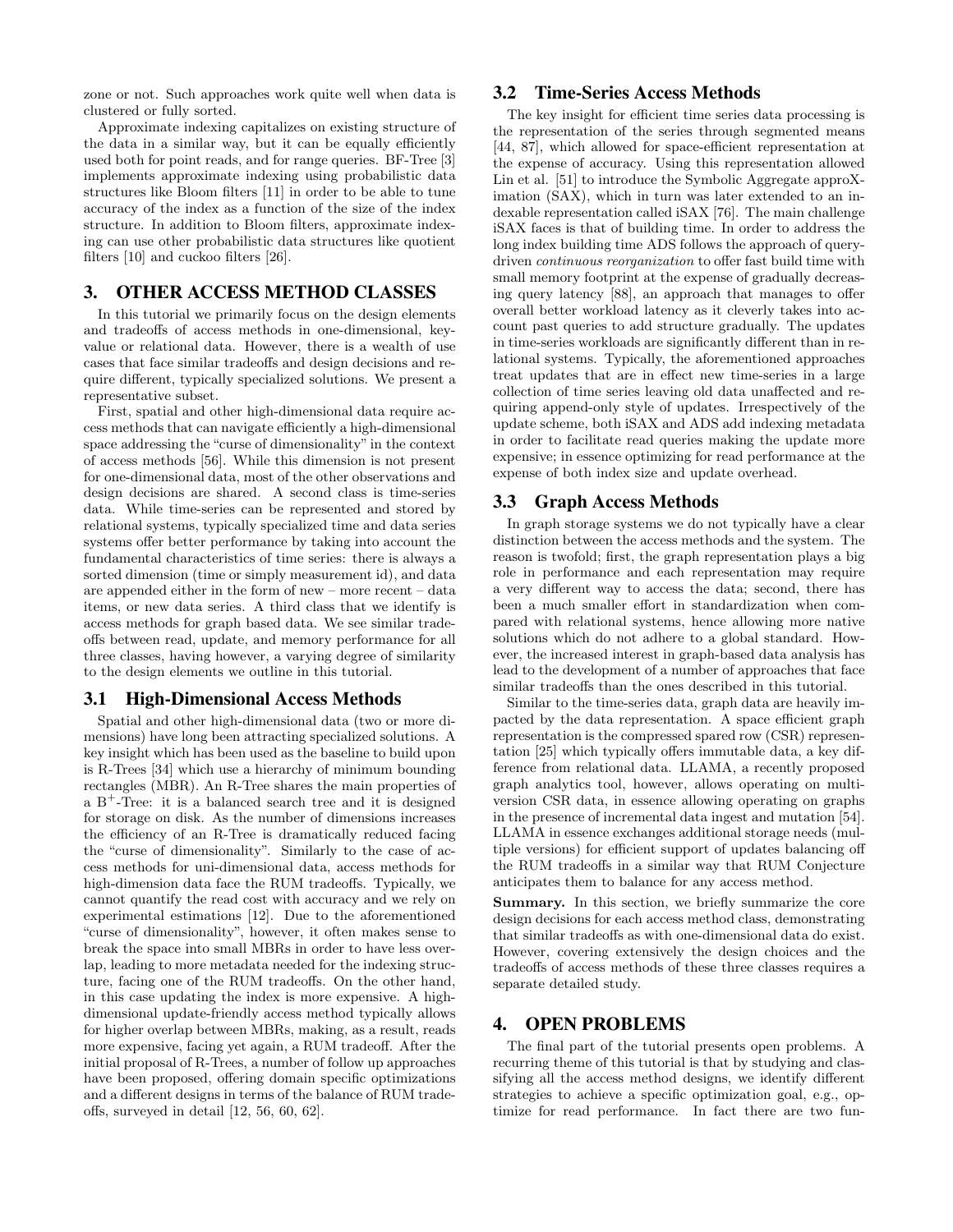damentally different ways to reach a static point in the read/update/memory design space: either by using a static design, or by using an adaptive design which eventually leads to the desired design point. A number of new research directions build upon this concept. For example, how can we build access methods that support a dynamic optimization goal, which is reached either by a static or an adaptive to the workload design  $(6, 43)$ ? In addition, can we build an "access method design optimizer" to help us choose the right access method given specific hardware and workload properties [6]? Similar directions are taken at the system level. For example, can we build a declarative storage engine that does not have to chose between being either row-oriented or column-oriented  $[23, 24]$ ? In the final part of the tutorial, we discuss these open problems and we highlight opportunities for innovation.

#### 5. BIOGRAPHIES

Manos Athanassoulis is a postdoctoral researcher fellow at DASlab, the Data Systems Laboratory, at Harvard SEAS. Manos works on designing data systems and access methods for dynamic environments that workload and hardware constantly change. Manos received his undergraduate and Masters' degree from the University of Athens, Greece, and his Ph.D. from Ecole Polytechnique Fédérale de Lausanne, Switzerland. In 2011 he interned at IBM Research, New York. Manos is the recipient of a Postdoc Mobility Fellowship from the Swiss National Science Foundation, a "Best of VLDB" selection for 2010, and an IBM Ph.D. Fellowship.

Stratos Idreos is an assistant professor of Computer Science at Harvard University where he leads DASlab, the Data Systems Laboratory, at Harvard SEAS. Stratos works on data systems architectures with emphasis on designing systems for big data exploration. For his doctoral work on Database Cracking, Stratos won the 2011 ACM SIGMOD Jim Gray Doctoral Dissertation award and the 2011 ERCIM Cor Baayen award as "most promising European young researcher in computer science and applied mathematics" from the European Research Council on Informatics and Mathematics. In 2010 he was awarded the IBM zEnterpise System Recognition Award by IBM Research, and in 2011 he won the VLDB Challenges and Visions best paper award. In 2015 he received an NSF CAREER award and the 2015 IEEE TCDE Early Career Award from the IEEE Technical Committee on Data Engineering.

Acknowledgments. We thank the reviewers and the members of DASlab for their valuable feedback. This work is supported by SNSF Grant No. P2ELP2\_158936 and by NSF Grant No. IIS-1452595.

# 6. REFERENCES

- [1] D. J. Abadi et al. The Design and Implementation of Modern Column-Oriented Database Systems. Found. Trends Databases, 5(3):197–280, 2013.
- [2] D. Agrawal, D. Ganesan, R. Sitaraman, Y. Diao, and S. Singh. Lazy-Adaptive Tree: An Optimized Index Structure for Flash Devices. PVLDB, 2(1):361–372, 2009.
- [3] M. Athanassoulis and A. Ailamaki. BF-Tree: Approximate Tree Indexing. PVLDB, 7(14):1881–1892, 2014.
- [4] M. Athanassoulis, S. Chen, A. Ailamaki, P. B. Gibbons, and R. Stoica. MaSM: Efficient Online Updates in Data Warehouses. In SIGMOD, 2011.
- [5] M. Athanassoulis, S. Chen, A. Ailamaki, P. B. Gibbons, and R. Stoica. Online Updates on Data Warehouses via Judicious Use of Solid-State Storage. TODS, 40(1), 2015.
- [6] M. Athanassoulis, M. S. Kester, L. M. Maas, R. Stoica, S. Idreos, A. Ailamaki, and M. Callaghan. Designing Access Methods: The RUM Conjecture. In EDBT, 2016.
- [7] M. Athanassoulis, Z. Yan, and S. Idreos. UpBit: Scalable In-Memory Updatable Bitmap Indexing. In SIGMOD, 2016.
- [8] R. Bayer and K. Unterauer. Prefix B-trees. TODS,  $2(1):11-26, 1977.$
- [9] M. A. Bender, M. Farach-Colton, J. T. Fineman, Y. R. Fogel, B. C. Kuszmaul, and J. Nelson. Cache-Oblivious Streaming B-trees. In SPAA, 2007.
- [10] M. A. Bender et al. Don't Thrash: How to Cache Your Hash on Flash. PVLDB, 5(11):1627–1637, 2012.
- [11] B. H. Bloom. Space/Time Trade-offs in Hash Coding with Allowable Errors. CACM, 13(7):422–426, 1970.
- [12] C. Böhm, S. Berchtold, amd D. A. Keim. Searching in High-dimensional Spaces: Index Structures for Improving the Performance of Multimedia Databases. Comp. Surv., 33(3):322–373, 2001.
- [13] N. Bruno and S. Chaudhuri. An Online Approach to Physical Design Tuning. In ICDE, 2007.
- [14] M. Cain and K. Milligan. IBM DB2 for i indexing methods and strategies. IBM White Paper, 2011.
- [15] C.-Y. Chan and Y. E. Ioannidis. Bitmap index design and evaluation. SIGMOD Rec., 27(2):355–366, 1998.
- [16] C.-Y. Chan and Y. E. Ioannidis. An efficient bitmap encoding scheme for selection queries. SIGMOD Rec., 28(2):215–226, 1999.
- [17] F. Chang et al. Bigtable: A Distributed Storage System for Structured Data. In OSDI, 2006.
- [18] S. Chaudhuri and U. Dayal. An Overview of Data Warehousing and OLAP Technology. SIGMOD Rec., 26(1):65–74, 1997.
- [19] S. Chaudhuri and V. R. Narasayya. An Efficient Cost-Driven Index Selection Tool for Microsoft SQL Server. In VLDB, 1997.
- [20] B. Chazelle and L. Guibas. Fractional Cascading: I. A Data Structuring Technique. Algorithmica, 1(2):133–162, 1986.
- [21] S. Chen, P. B. Gibbons, T. C. Mowry, and G. Valentin. Fractal prefetching B+-Trees. In SIGMOD, 2002.
- [22] G. Cormode and S. Muthukrishnan. An improved data stream summary: The count-min sketch and its applications. Journal of Algorithms, 55(1):58–75, 2005.
- [23] P. Cudré-Mauroux, E. Wu, and S. Madden. The Case for RodentStore: An Adaptive, Declarative Storage System. In CIDR, 2009.
- [24] J. Dittrich and A. Jindal. Towards a One Size Fits All Database Architecture. In CIDR, 2011.
- [25] J. Dongarra, P. Koev, X. Li, J. Demmel, and H. van der Vorst. 10. Common Issues. In Templates for the Solution of Algebraic Eigenvalue Problems: A Practical Guide, page 22. 2000.
- [26] B. Fan, D. G. Andersen, M. Kaminsky, and M. Mitzenmacher. Cuckoo Filter: Practically Better Than Bloom. In CoNEXT, 2014.
- [27] P. Francisco. The Netezza Data Appliance Architecture: A Platform for High Performance Data Warehousing and Analytics. IBM Redbooks, 2011.
- [28] E. Fredkin. Trie memory. CACM, 3(9):490–499, 1960.
- [29] G. Graefe. Sorting And Indexing With Partitioned B-Trees. In CIDR, 2003.
- [30] G. Graefe. Modern B-Tree Techniques. Found. Trends Databases, 3(4):203–402, 2011.
- [31] G. Graefe, F. Halim, S. Idreos, H. Kuno, and S. Manegold. Concurrency control for adaptive indexing. PVLDB, 5(7):656–667, 2012.
- [32] G. Graefe, F. Halim, S. Idreos, H. A. Kuno, S. Manegold, and B. Seeger. Transactional support for adaptive indexing. VLDBJ, 23(2):303–328, 2014.